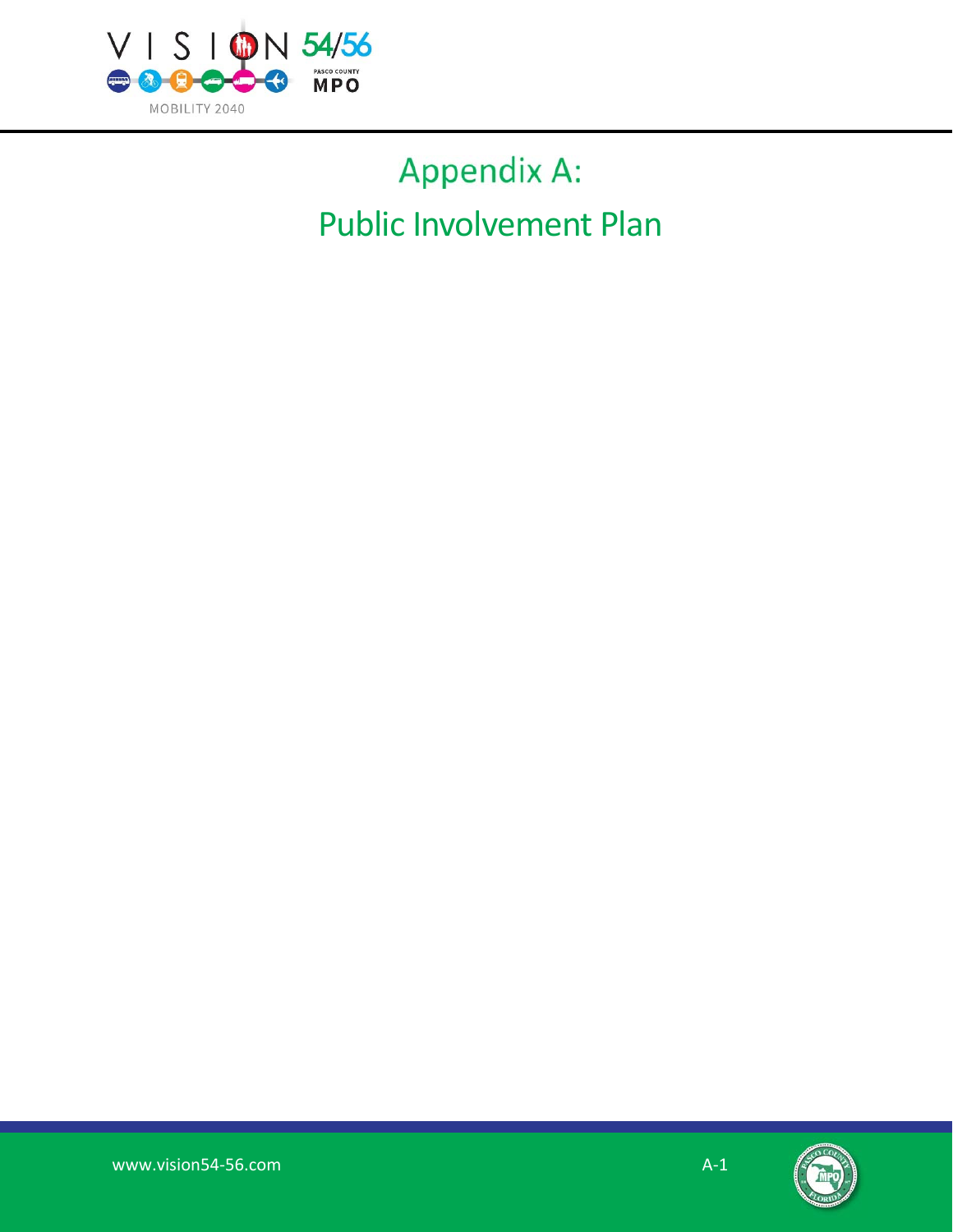

# **Appendix A: Public Involvement Plan**

# Section 1: Background & Purpose

# Study Background

The Pasco County Vision 54/56 Corridor Study was conceived to develop a transportation vision for the SR 54/56 corridor and an implementation plan for addressing congestion, safety, and mobility within the SR 54/56 corridor.

At the request of the MPO Board, MPO staff developed and conducted a Phase 1 planning study to initiate the development of a vision for the SR 54/56 corridor. The corridor was broken up into three key segments:

- Segment 1 US 19 to west of US 41 (included in Phase 1)
- Segment 2 West of US 41 to Bruce B Downs Boulevard (included in Phase 1)
- Segment 3 Bruce B Downs Boulevard to US 301 (not included in Phase 1)

Based on the priorities established by the MPO and County staff, the Phase 1 scope of services focused on Segments 1 and 2. The key outcome of Phase 1 was a reduction in the number of major alternatives from 20+ alternatives to 12 alternatives. The following alternatives were recommended by the Task Force and approved by the MPO:

- 6 major roadway and transit alternatives
- 5 complementary alternatives, such as Alternative Intersection Design, frontage/bypass roads
- 1 do‐nothing alternative

The project approach and work plan for Phase 2 builds upon the outcomes of Phase 1. The Phase 2 effort continues the evaluation as one aggregated segment from US 19 to Bruce B Downs Boulevard (previously segments 1 and 2). Consistent with Phase 1, the segment from Bruce B Downs Boulevard to US 301 is not included in the Phase 2 evaluation. The two Task Forces are merged into a single Task Force that is being used to guide the Phase 2 work effort.

The Alternatives Evaluation Methodology assumes a 2‐step approach and is summarized in this memorandum. Due to funding constraints, Phase 2 is being completed incrementally, with Step 1 being funded by the MPO.

# Phase 2 Evaluation Process

The Phase 2 Evaluation Process is organized into two key steps:

- Step 1 Evaluation of 12 alternatives at 2 selected intersections (SR 54/US 41 and SR 54/Little Road)
- Step 2 Evaluation of alternatives recommended from Step 1 for the SR 54/56 Corridor (from US 19 to Bruce B Downs Boulevard)

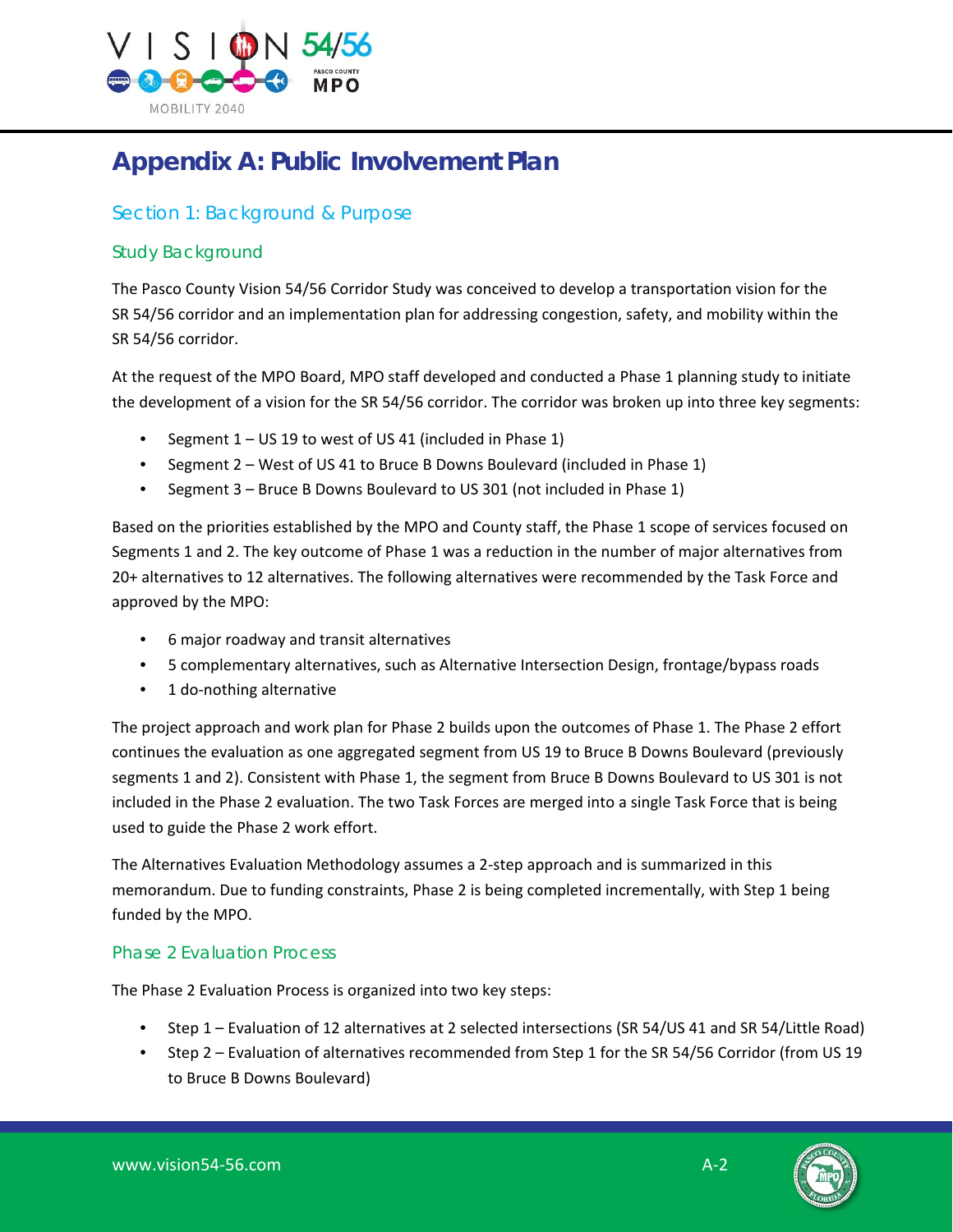

In Step 1, the intersections of SR 54/US 41 and SR 54/Little Road were selected for the comparative evaluation of the alternatives, since US 41 is the most congested intersection and Little Road is more representative of an average intersection along the corridor in terms of traffic congestion and right‐of‐way availability. The results of the Step 1 evaluation process will be summarized for presentation to and discussion with the Task Force at its second meeting of Phase 2. Following the Task Force meeting, a survey of Task Force members will be conducted to help facilitate the discussion at the Task Force meeting. The ultimate objective of Step 1 is for the Task Force to recommend 3–4 alternatives and 1 do-nothing alternative to the MPO Board to move forward into Step 2 of the Phase 2 evaluation.

The preliminary evaluation process for Step 2 has not been finalized since it is not fully funded. FDOT District 7 has agreed to fund the next step of the evaluation for the SR 54/US 41 intersection and will consider recommendations of the Task Force and the MPO Board as they move forward with the evaluation at this intersection. The MPO is exploring opportunities to fund the Step 2 evaluation for the remainder of the corridor. Similar to the Step 1 evaluation, the Step 2 results will be summarized for presentation to the Task Force to facilitate discussion. Following the Task Force discussion, a survey of members will be conducted to help facilitate the discussion and selection of preferred alternatives that support the vision and purpose and need statement for the corridor. The preferred alternatives of the Task Force will be presented to the MPO Board for consideration.

# Corridor Study Area

Three segments were defined initially along SR 54/56. Segment 1 runs from US 19 to just west of US 41, Segment 2 runs from west of US 41 to Bruce B Downs Boulevard, and Segment 3 (future study) runs from Bruce B Downs Boulevard to US 301. Both phases of the Vision 54/56 study focus on Segments 1 and 2. Several factors guided the designation of the three segments, as illustrated below. Segment 3 (east of Bruce B Downs Boulevard) is not fully constructed, and the future projections of traffic included in the MOBILITY 2040 LRTP did not warrant any future improvements beyond six lanes. Defining Segment 1 and Segment 2 was made on the basis of community characteristics, adjacent land use, and development patterns.



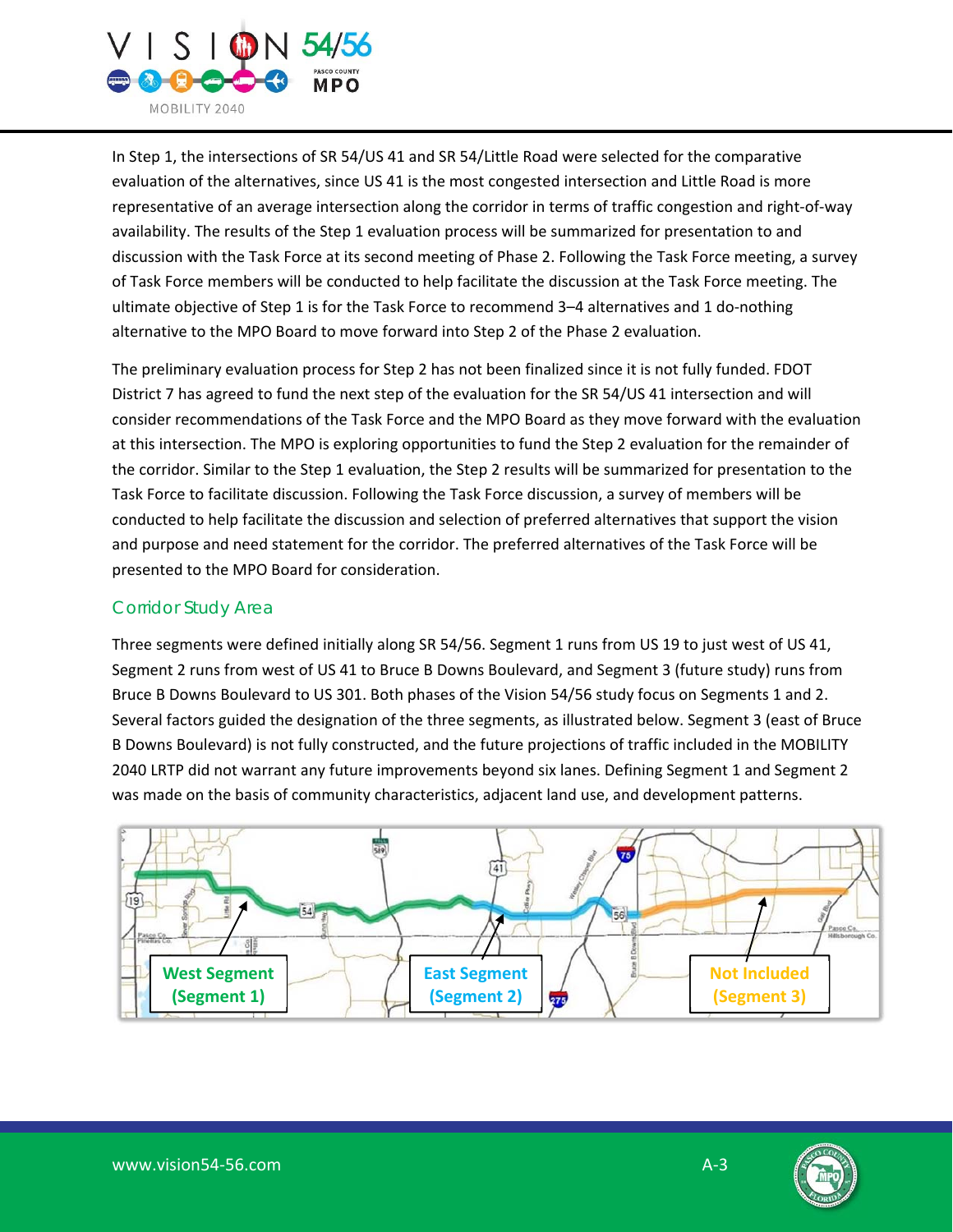

#### Purpose of Public Involvement Plan

The purpose of the Public Involvement Plan (PIP) is to establish a clear, easy-to-understand framework for providing information to and obtaining feedback/input from the public. The overall goal of this plan is to help ensure that the Vision 54/56 study reflects input from the citizens of Pasco County and the users of the SR 54/56 corridor.

Gaining community consensus is critical to shaping the viability of the preferred alternative resulting from this study. Keys to gaining community consensus will be early, continuous, and inclusive communication with and involvement of key stakeholders, residents along the corridor, and others who travel the corridor on a regular basis. A maximum number of opportunities will be provided to engage the public in the process and empower them to be a part of the decision-making process from beginning to end. The PIP includes several strategies to solicit participation from the public, such as:

- Convening citizen‐led Task Force meetings to guide the evaluation and recommendation of alternatives
- Communicating upcoming meetings and project status through the project website [\(www.vision54‐56.com\)](www.vision54-56.com)
- Coordinating with the Pasco County Public Information Office
- Using social media to engage residents and project stakeholders
- Deploying road-side mobile message signage at key decision points through the study
- Conducting on-line surveys for the public to weigh in on the alternatives being evaluated
- Conducting a telephone town hall meeting and an open forum to educate the public
- Conducting a public opinion survey of 500 households within the corridor study area

The PIP will provide a clear process for actively engaging the public, as well as a schedule of events and community outreach activities that will be employed during the course of this update.

The PIP is one of the first activities being undertaken for Phase 2 of the Vision 54/56 Study and will provide a blueprint for the Project Review Team to gather input throughout the study. The PIP details how, from whom, and when information for the study will be gathered. The remainder of the PIP highlights the following:

- Study stakeholders and groups
- Public involvement strategies
- Public involvement schedule
- Public involvement goals

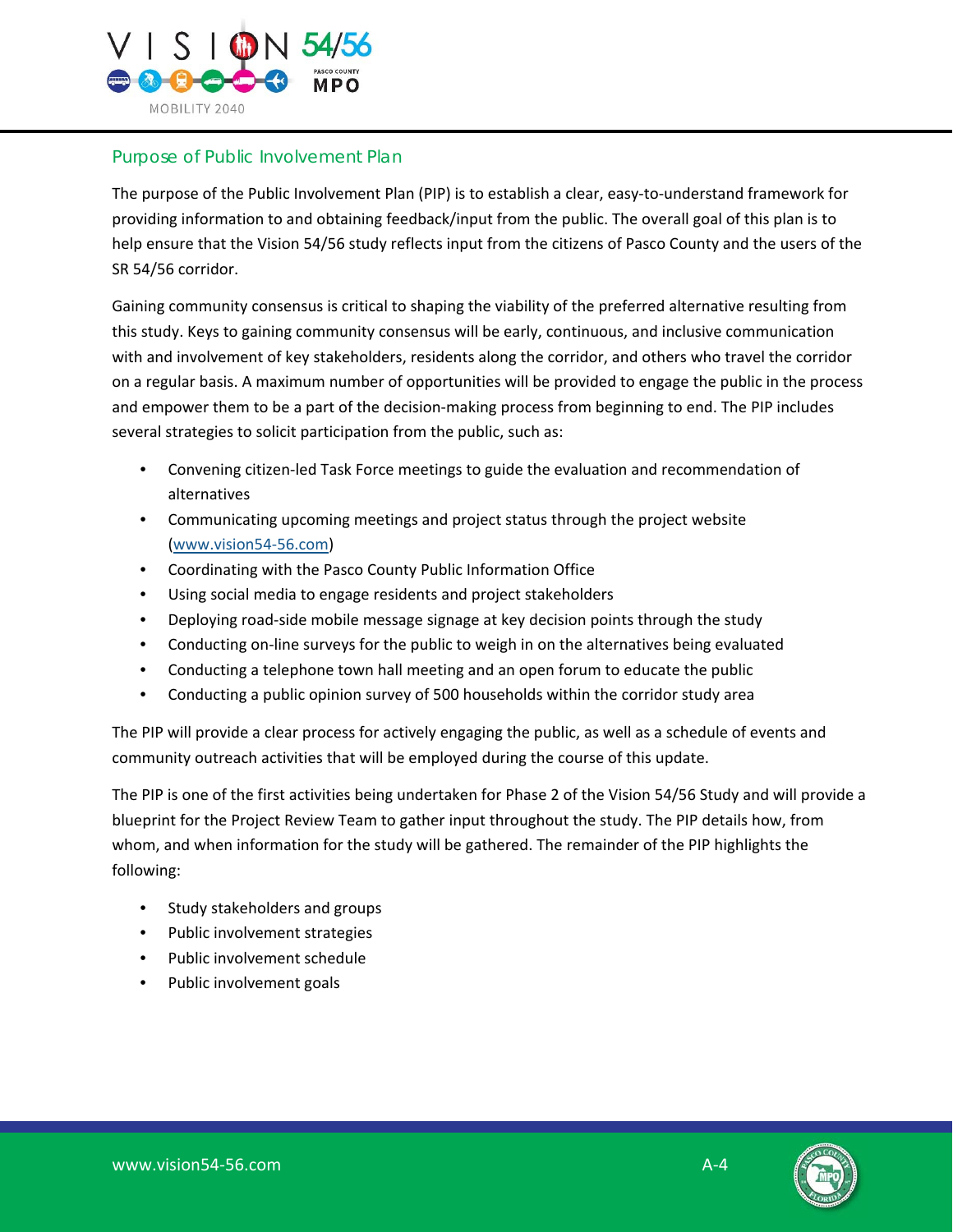

# Section 2: Public Involvement Goals

Four overarching goals pertaining to the public involvement process for the SR 54/56 corridor study were identified for both Step 1 and Step 2 of Phase 2, as described below. Greater public involvement strategies will occur in Step 2, but the public will have sufficient opportunities in Step 1 to comment.

#### Goal 1: Broader Public Involvement

Involve the public and other stakeholders early and regularly in Phase 2 by engaging during each of the three key phases of involvement:

- *Informational Phase* Inform the public and other stakeholders of the project's purpose, timeline, and major milestones, as well as how they can get involved and stay informed as the project progresses.
- *Decision‐making Phase* Identify specific opportunities for the public and stakeholders to provide input at key decision-making points that will affect the development of project deliverables.
- *Review Phase* Allow the public to review and provide input on a draft version of the completed products.

# Goal 2: Opportunity

Provide all citizens, Task Force members, and interested stakeholder agency groups with the opportunity to participate in all phases of the public involvement process, including input on identification of preferred alternatives.

# Goal 3: Information and Communication

Provide all citizens and interested stakeholder groups with clear, timely, and accurate information relating to the project as it progresses.

#### Goal 4: Range of Techniques

Use a broad spectrum of techniques to gather input from a diverse population within the project area. To ensure that the above goals are met, a wide range of public involvement and outreach techniques is proposed for use during the course of the SR 54/56 corridor study.

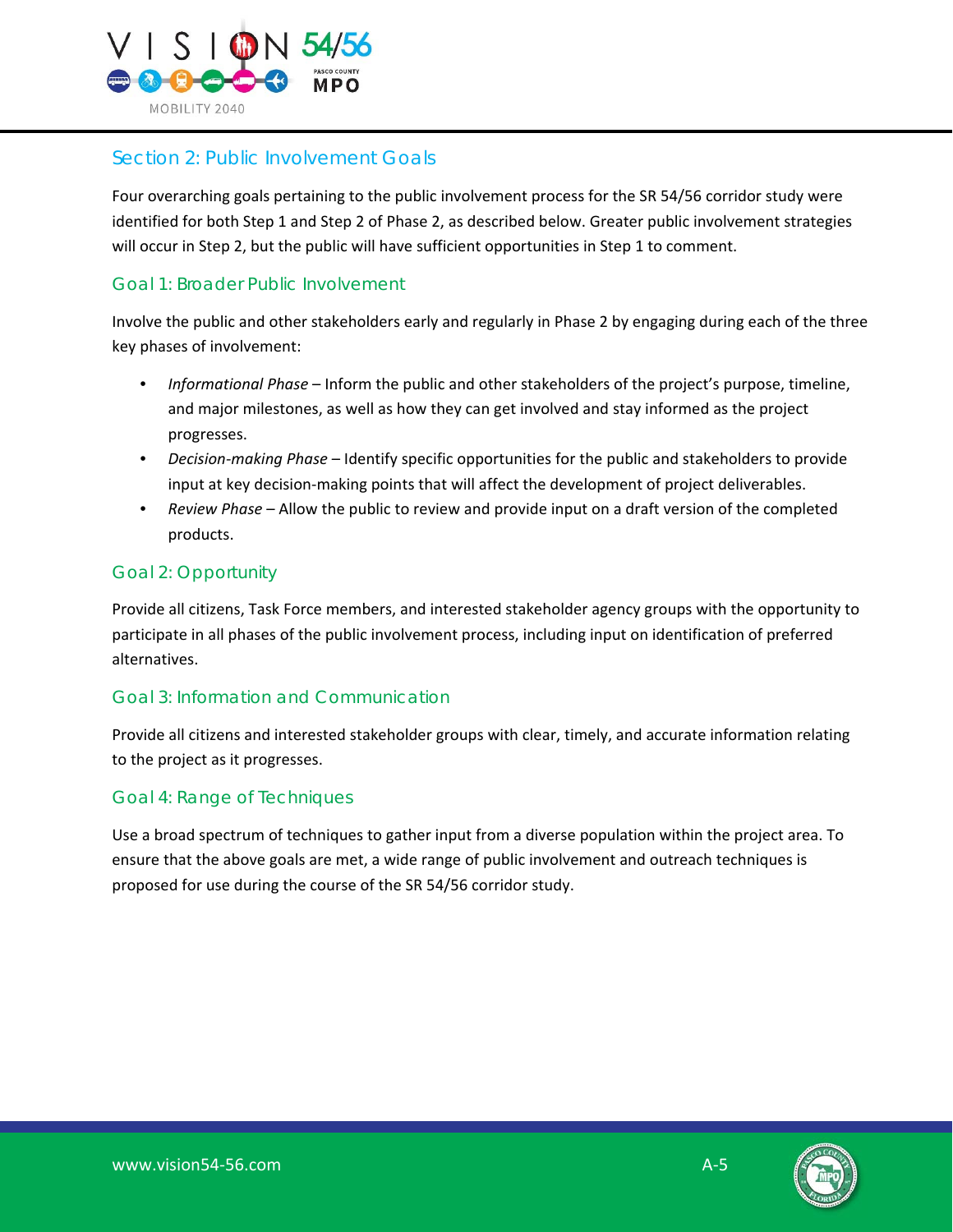

# Section 3: Public Involvement Strategies

Pasco County's Communication Plan was used to assist in shaping several public involvement strategies to ensure the active involvement of citizens in the community. The complete Communication Plan can be found in Appendix A. A complete list of public involvement strategies for Phase 2 can also be found in Table 3‐1. Strategies for Step 1 have been confirmed; the strategies for Step 2 are tentative. More extensive public involvement strategies occur under Step 2; however, there are sufficient opportunities for the public to be involved during Step 1.

| Project Website            | <b>Project Website</b>     |
|----------------------------|----------------------------|
| Press Release              | Press Release              |
| Social Media               | Social Media               |
| <b>Task Force Meetings</b> | <b>Task Force Meetings</b> |
| Road-Side Signs            | Road-Side Signs            |
| <b>Task Force Survey</b>   | <b>Task Force Survey</b>   |
|                            | Online Survey              |
|                            | Telephone Town Hall        |
|                            | Telephone Survey           |

#### *Table 3-1: Phase 2 Public Involvement Strategies*

The strategies fall into two major categories—Direct Involvement and Information Distribution. Direct involvement strategies are activities that engage the public with surveys and/or public meetings about the project. Information distribution strategies are public information materials used to inform the general public of the project.

# Direct Involvement Strategies

#### *Online Survey*

A Survey Monkey‐style web survey will be created for use by the general public during the early part of Step 2 to give the public an opportunity to weigh in on the alternatives being evaluated. The project website will host the survey link.

# *Telephone Town Hall*

The Project Team will host a telephone town hall meeting, a mechanism used to connect a large number of callers into an interactive telephone‐based meeting. This will be done in Step 2 to educate the public and conduct an open forum for discussion on the SR 54/56 corridor.

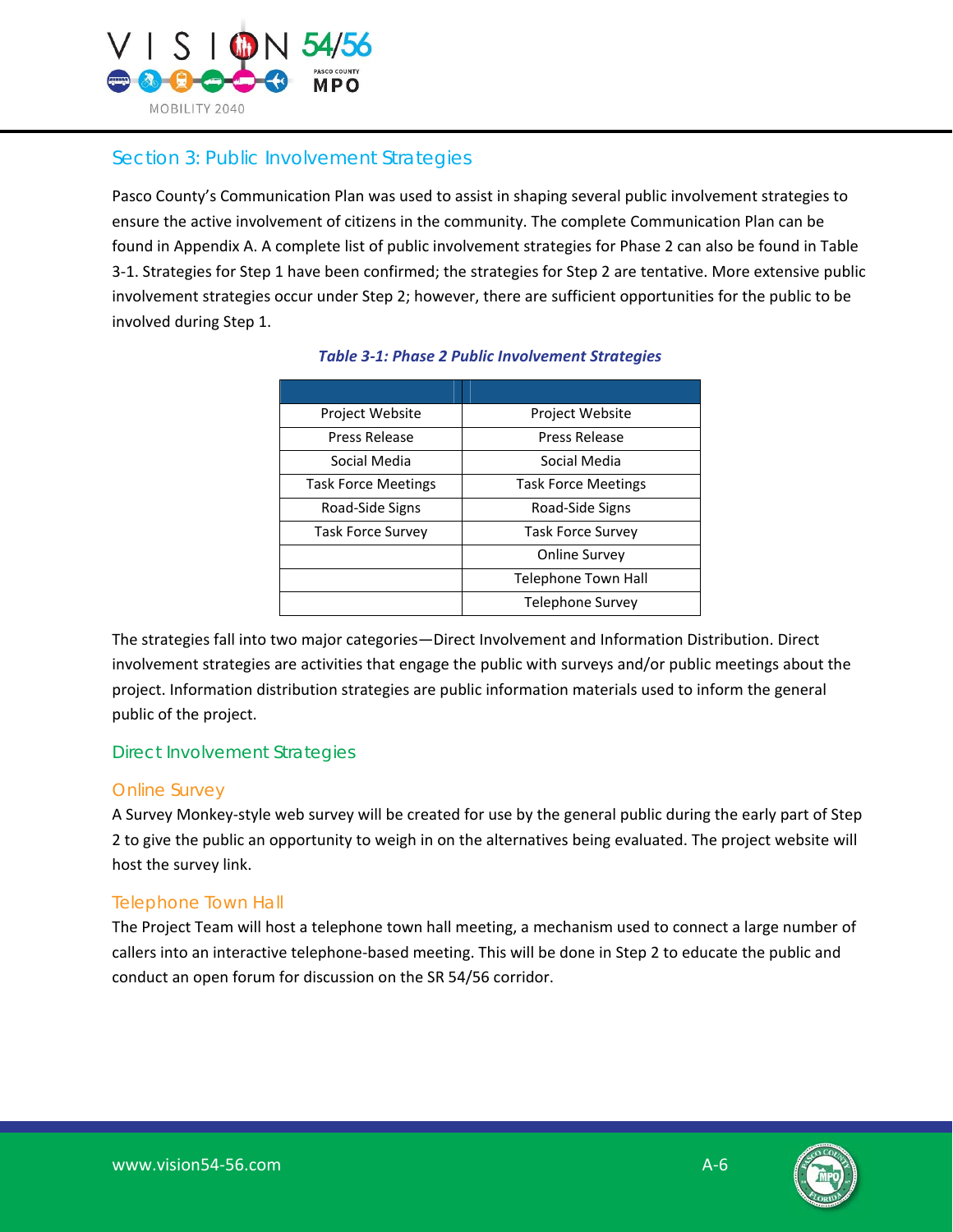

# *Task Force Meetings*

Citizen‐led Task Force meetings will convene to guide the evaluation and recommendation of alternatives. Task Force meetings will be held throughout the Phase 2 process. These meetings are discussed in detail in Section 4.

# *Task Force Surveys*

A Task Force survey using Survey Monkey will be conducted to support the development of consensus at key points in the project. It is anticipated the survey will be conducted between Task Force meetings 2 and 3. The results of the survey will be discussed at the third meeting. A second Task Force survey will be conducted during Step 2 between meetings 4 and 5. The results of the survey will be discussed at the fifth meeting.

# *Telephone Survey*

A telephone public opinion survey of 500 households within the corridor study area will be conducted in Step 2.

#### Information Distribution Strategies

#### *Project Website*

In Phase 1, the Project Review Team developed a project website [\(www.vision54‐56.com\)](www.vision54-56.com) that provides an overview of the project, access to related studies and reports, and an outlet for the public to ask questions and make comments about the project. In Phase 2, the website will continue to host project information and information on upcoming public involvement activities.

#### *Media*

Consultants will coordinate with Pasco County to distribute information about the project through social media [\(facebook.com/PascoCounty\),](facebook.com/PascoCounty) the My Pasco app, reporter groups, and other options. A review and posting process for these efforts will be established and executed in coordination with the Pasco County Public Information Office (PIO).

#### *Press Releases*

A press release is a formal means of communicating with the press and public. Consultants will coordinate with Pasco County PIO to prepare up to five press releases.

#### *Roadside Signs*

Signs announcing upcoming Task Force meetings will be placed at the SR 54 and US 41 intersection, as well as along other key locations along the study corridor, for up to a week before selected Task Force and other public meetings as deemed appropriate by the MPO and County staff. These signs will be large format in nature and include pertinent meeting information such as date, time and location. The project website will also be included on these where additional information can be found.

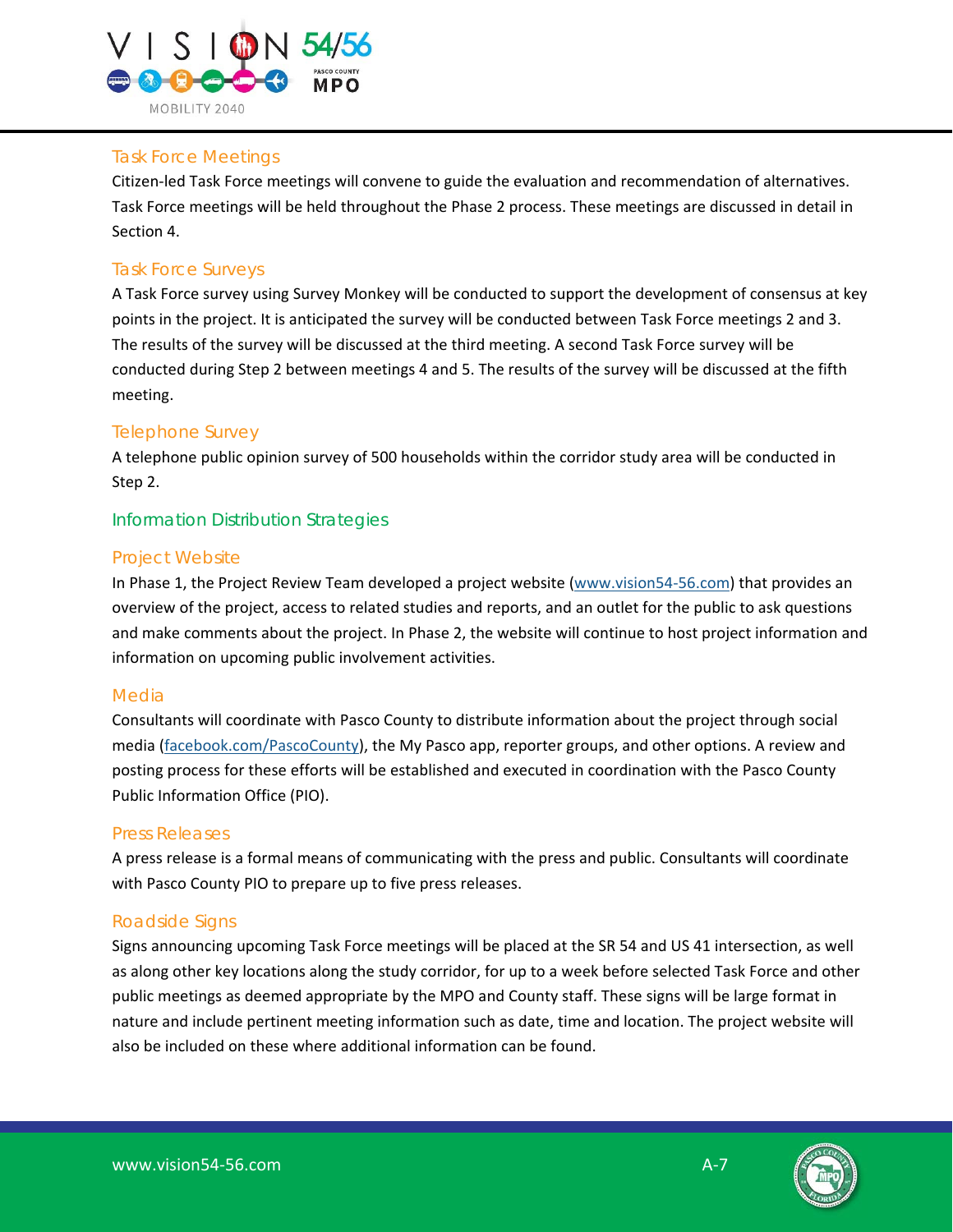

# Section 4: Project Stakeholders

#### Project Review Team

A Project Review Team (PRT) will convene early in the study process for the purpose of providing technical guidance and review of the study methodology and cooperation with State and local transportation agencies. The PRT will review the technical methodology and evaluation of alternatives prior to being presented at Task Force meetings. The PRT will be composed of representatives from the public agencies and departments shown below in Table 4‐1.

| <b>Organization</b>                    | <b>Contact</b>        |
|----------------------------------------|-----------------------|
| Pasco County Planning and Development  | <b>Chris Hughes</b>   |
| Pasco County Planning and Development  | <b>Matt Armstrong</b> |
| Pasco County Public Information Office | Doug Tobin            |
| Pasco County Public Transportation     | Kurt Scheible         |
| Pasco County Attorney's Office         | David Goldstein       |
| Pasco County MPO                       | Ali Atefi             |
| FDOT District 7 - Planning             | Lilliam Escalera      |
| FDOT District 7 - Planning             | Waddah Farah          |
| FDOT District 7 – Planning             | Dan Santos            |

#### *Table 4-1: PRT Organizations and Representatives*

Three PRT meetings will be held during Phase 2 Step 1 of the study and in advance of the Task Force meetings. A tentative schedule and description of the PRT meetings for Phase 2 Step 1 is provided in Table 4‐2 (note that Meeting #1 has already taken place).

#### *Table 4-2: Tentative Project Review Team Meeting Schedule, Phase 2 Step 1*

| <b>Meeting</b> | <b>Meeting Dates</b> | <b>Topics</b>                             |
|----------------|----------------------|-------------------------------------------|
|                |                      | Review draft purpose & needs              |
| #1             | March 22, 2017       | Review methodology statement              |
|                |                      | Recommend alternatives                    |
| #2             | July 24, 2017        | Review results of Step 1 evaluation       |
| #3             | November 17, 2017    | Discuss/Review survey results and prepare |
|                |                      | for Task Force meeting                    |
|                |                      | Update alternatives for Step 2            |

Additional PRT meetings will occur during Phase 2 Step 2. Possible topics of discussion include:

- Review of Step 2 alternatives
- Review results from the second Task Force survey
- Implementation Plan

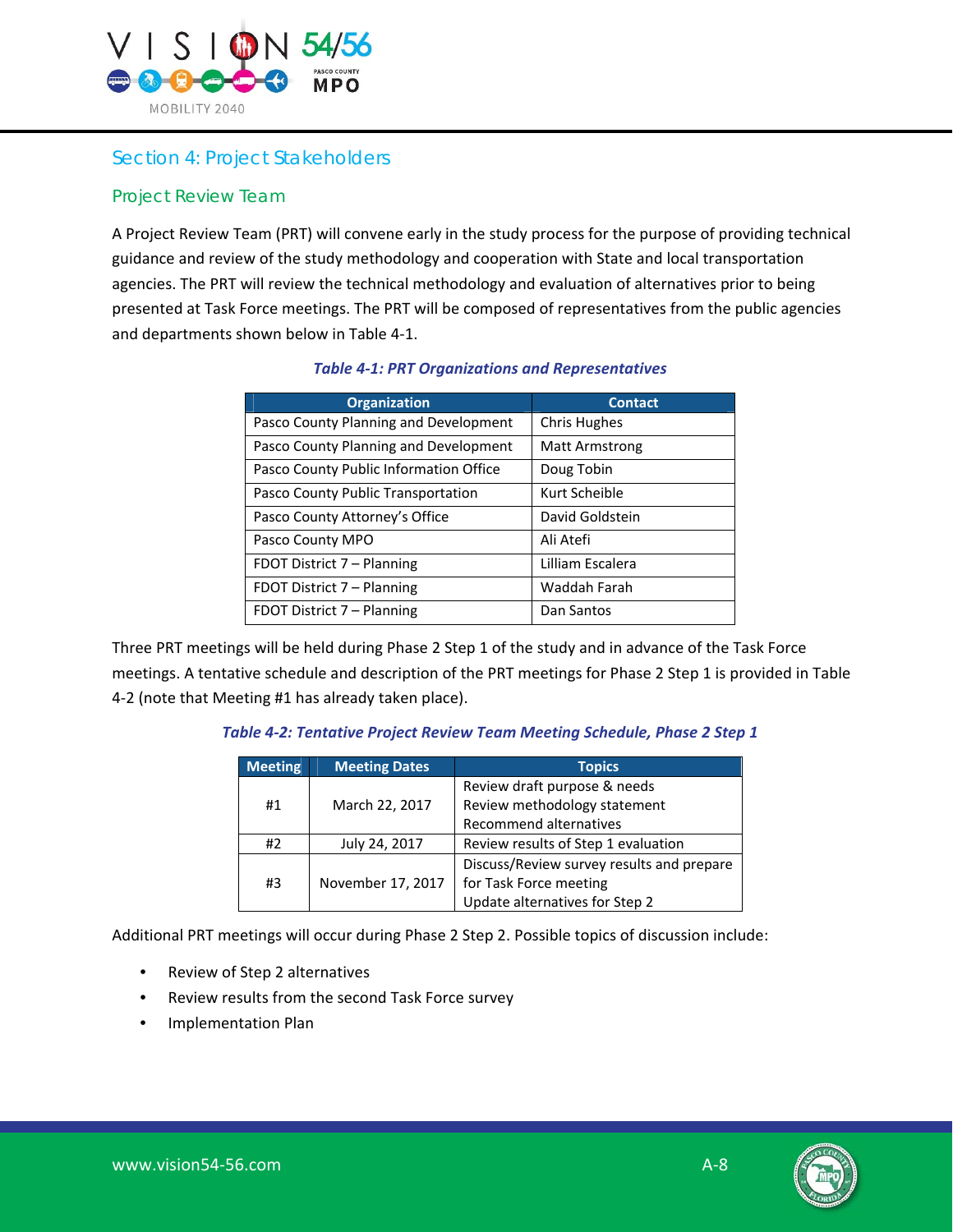

#### Task Force

At the beginning of Phase 1, two citizen‐led Task Forces were developed to obtain input and direction regarding a transportation vision for the SR 54/56 corridor. Members were selected by the MPO Board to represent community, business, and homeowner groups along the corridor. These Task Forces have been combined to create one Task Force for Phase 2. The Task Force will review and recommend the preferred alternative to the MPO Board at the conclusion of Phase 2. Table 4‐3 lists the Task Force members.

| <b>Name</b>         | <b>Organization</b>                               |
|---------------------|---------------------------------------------------|
| Hope Allen          | Wesley Chapel Chamber of Commerce                 |
| Jack Buckley        | <b>Central Pasco Chamber of Commerce</b>          |
| Debby Catanzaro     | Citizen at Large                                  |
| Donna Collier       | Citizen at Large                                  |
| John Copeland       | Pasco Alliance of Community Associations          |
| Marilynn deChant    | <b>MPO Citizens Advisory Committee</b>            |
| <b>Rich Dutter</b>  | Citizen at Large                                  |
| Sandy Graves        | <b>Central Pasco Chamber of Commerce</b>          |
| Steve Henry         | Developer on Segment or Designated Representative |
| <b>Ronald Hubbs</b> | <b>Council of Neighborhood Associations</b>       |
| <b>Fred Krauer</b>  | Pasco Alliance of Community Associations          |
| Kelly Miller        | MPO Citizens Advisory Committee                   |
| <b>Bruce Mills</b>  | <b>West Pasco Chamber of Commerce</b>             |
| Tom Ryan            | Pasco Economic Development Council & MPO CAC      |
| Carlos Saenz        | Pasco Fiasco                                      |
| Robb Sercu          | <b>MPO Citizens Advisory Committee</b>            |
| Christie Zimmer     | <b>MPO Citizens Advisory Committee</b>            |

#### *Table 4-3: Task Force Organizations and Representatives*

It is anticipated that three Task Force meetings will be held throughout Phase 2 Step 1 of the study and will follow the PRT meetings. A tentative schedule and description of the Task Force meetings for Phase 2 Step 1 is provided in Table 4‐4.

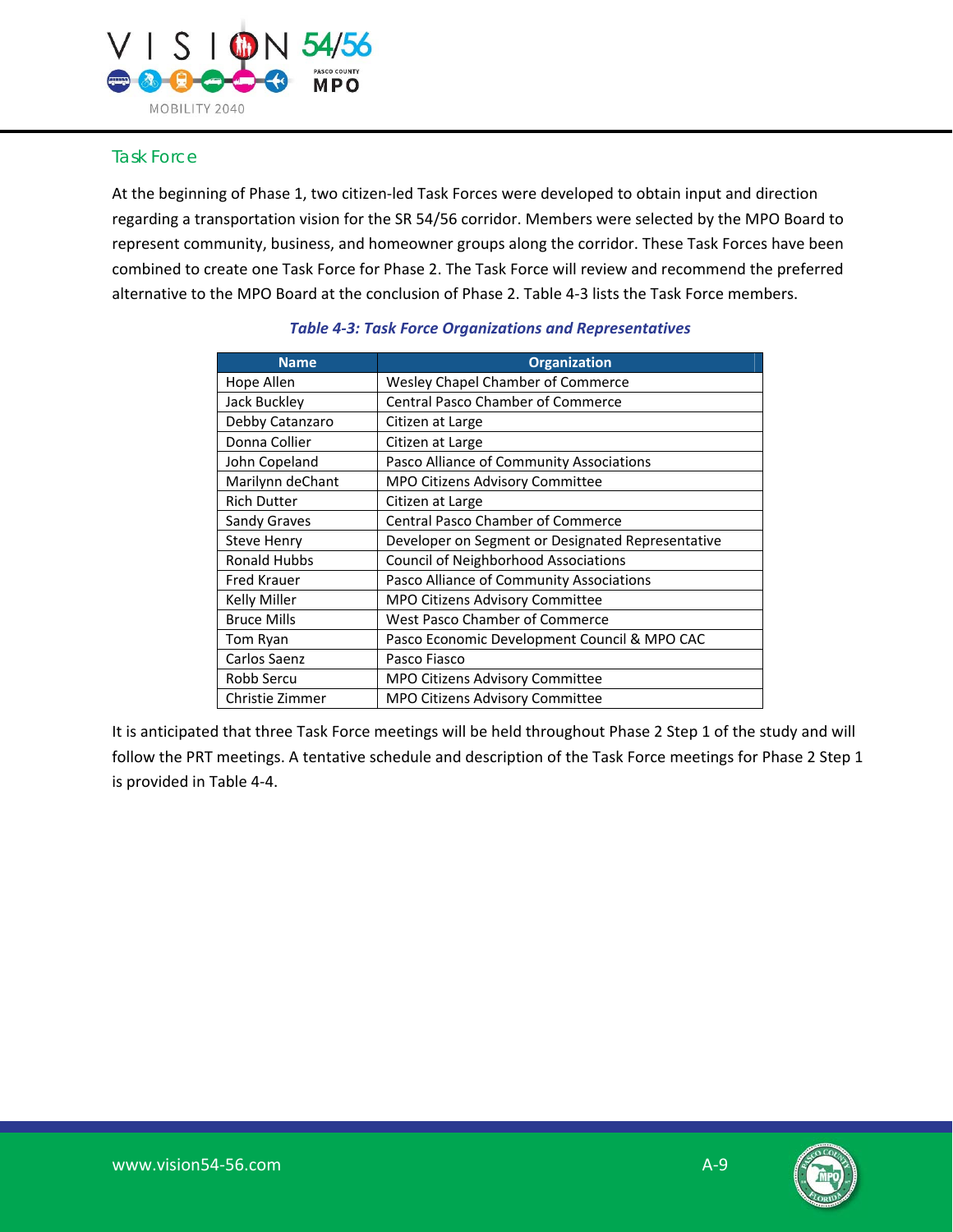

#### *Table 4-4: Tentative Task Force Meeting Schedule, Phase 2 Step 1*

| <b>Meeting</b> | <b>Meeting Dates</b> | <b>Topics</b>                       |
|----------------|----------------------|-------------------------------------|
| #1             | April 20, 2017       | Draft purpose & need elements       |
|                |                      | Draft public involvement strategies |
|                |                      | Draft evaluation process            |
|                |                      | Vote on topics to move forward      |
| #2             | August 24, 2017      | Review results of Step 1 evaluation |
|                |                      | Facilitate discussion               |
| #3             | October 2017         | Review Task Force survey results    |
|                |                      | Vote on alternatives for Step 2     |

As details of Step 2 are developed, the number of meetings will be determined. Possible topics of discussion include:

- Review results from Step 2 evaluation
- Review results from the second Task Force survey
- Review draft implementation plan
- Vote on preferred alternative
- Vote on Implantation Plan

#### **Residents**

Pasco County residents will have access to the project website [\(www.vision54‐56.com\) a](www.vision54-56.com)nd Pasco County's Facebook page [\(facebook.com/PascoCounty\)](facebook.com/PascoCounty) to stay informed of upcoming meetings and project status. All Task Force meetings will be noticed on the project website and open to the public, and will include opportunities for public comment. The website will also host information regarding the public survey and the Telephone Town Hall meeting to be held during Step 2, at which residents will have the opportunity to weigh in on the alternatives being evaluated.

#### Pasco County Public Information Office

Phase 2 activities will be coordinated with the Pasco County Public Information Office (PIO) to establish and execute a review and posting process for social media, the My Pasco app, reporter groups, and other efforts. The public involvement process also will be coordinated with the PIO to establish a format for media communication and prepare up to five press releases for informing residents and visitors of key decision points and the progress of the study.